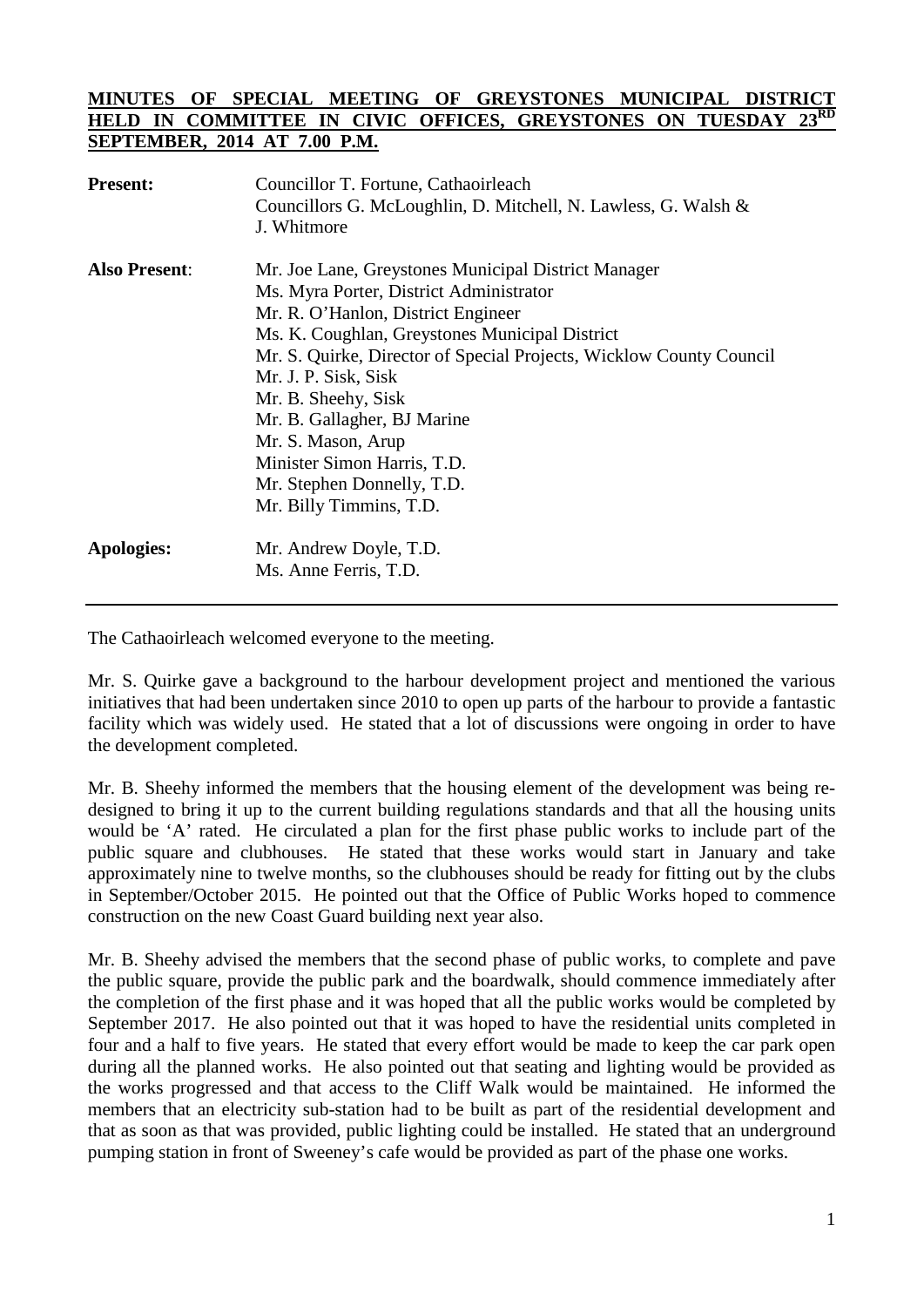Mr. J. P. Sisk stated that they had committed to spending  $\bigoplus$  million on the first phase of the public park, the clubhouses and fishermen's huts and that it was hoped that work on the Coast Guard station could be done in conjunction with those works. He stated that the dates for these first phase public works were definitive and the works would definitely start in January 2015. He stated that they would engage with the clubs in relation to fitting out the clubhouses and he pointed out that the clubhouses had to be built to lighthouse specifications because of their location. He also informed the members that it was planned to issue a newsletter in the coming weeks.

Minister S. Harris informed the meeting that he had been informed that construction of the new Coast Guard Station would commence in January 2015. He looked forward to the completion of the phase one works as outlined and stated that there was a need for additional housing in the town.

Mr. B. Gallagher stated that BJ Marine wanted and needed to expand the marina but that it was very difficult to obtain funding from the banks at present. He stated that they were looking at putting in additional berths.

Mr. J. P. Sisk pointed out that while banks would give a commitment to fund a whole project, they were only lending on a cash flow basis, phase by phase.

In reply to queries from Deputy S. Donnelly, Mr. S. Quirke informed the members that there was a funding guarantee included in the contract between Wicklow County Council and Sisk but pointed out that this was a public private partnership. He stated that the market change clause was not now an issue as the market was no longer negative and so the residential development was progressing. He pointed out that a mix of commercial and residential units would probably now replace the primary care centre. He also informed the members that a meeting with two local fishermen was planned in the coming week.

In reply to a query from Deputy B. Timmins, Mr. S. Quirke stated that there was no time limit on the planning permission granted for the development. Deputy Timmins suggested that details of the planned timeframes should be included in the newsletter.

In reply to a number of queries on the provision of a vertical side / lip on the slipway, Ms. S. Mason stated that there was rock revetment at the side of the slipway so there was no easy way to do this. He stated that the harbour complied with all safety standards but he acknowledged that there was an issue with passenger access to boats. In relation to sand on the north beach he pointed out that this should increase over time because the beach was protected. He stated that erosion was monitored on an ongoing basis and pointed out that most movement was sand movement up and down the beach.

In relation to access for fishermen in the marina, Mr. B. Gallagher stated that fishermen had been accommodated in the harbour since it opened, as had all other groups, and he pointed out that there had been an incident of threatening and abusive behaviour by one individual.

Mr. S. Quirke stated that landing facilities were provided for fishermen but if they wanted to berth, they had to pay for berthing facilities. He pointed out that there were a number of seasonal moorings available in the harbour which will operate from April to September and a policy for their allocation could be adopted by the GMD members for next season, now that the Bye Laws were in place. He stated that there was huge interest in these moorings and that the members could decide how to allocate them i.e. to clubs, fishermen, previous holders, etc.

Mr. B. Gallagher informed the members that it was not possible to have berths on the north pier as this was part of the marina and the fairway for all harbour and marina traffic.